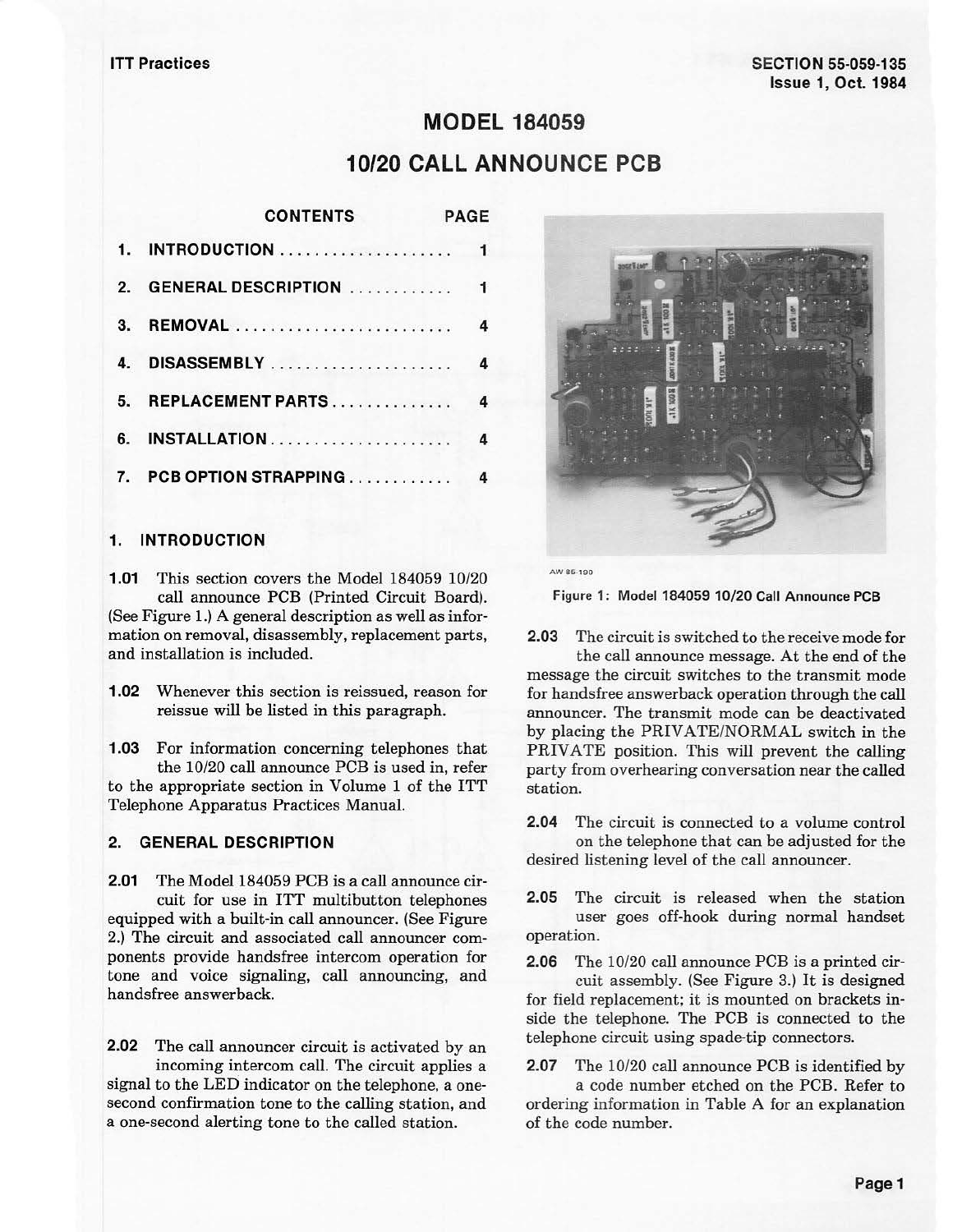

Figure 2: Model 184059 10/20 Call Announce PCB, Schematic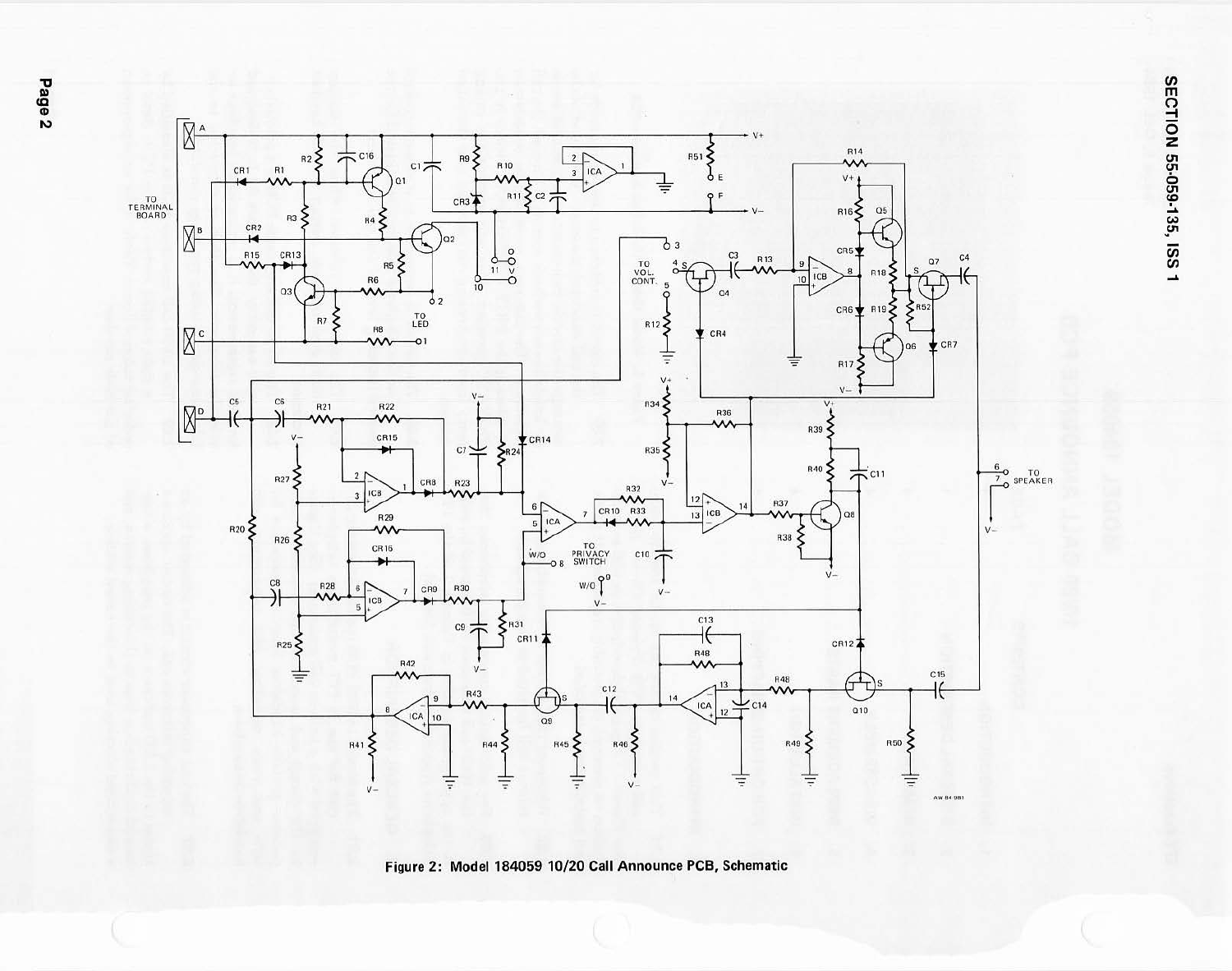



TABLE A

# **ORDERING INFORMATION**

|            | <b>CODE NUMBERS</b>                           |                                                                                                        |        |                           |
|------------|-----------------------------------------------|--------------------------------------------------------------------------------------------------------|--------|---------------------------|
|            |                                               | PCB CODE NUMBERS ARE FORMED IN TWO STEPS AS FOLLOWS:                                                   |        |                           |
| (1)<br>(2) | PCB Model Number<br>(See Part 1)<br>PCB Style |                                                                                                        | 184059 | 101                       |
|            | (See Part 2)                                  |                                                                                                        |        | PART 2 PCB STYLE          |
|            | PART <sub>1</sub>                             | <b>PCB MODEL NUMBER</b>                                                                                |        |                           |
|            | CODE                                          | <b>DESCRIPTION</b>                                                                                     | CODE   | <b>DESCRIPTION</b>        |
|            | 184059                                        | Model 184059 10/20 Call Announce<br>PCB For Telephones Equipped With<br><b>Built-In Call Announcer</b> | 101    | <b>Standard Operation</b> |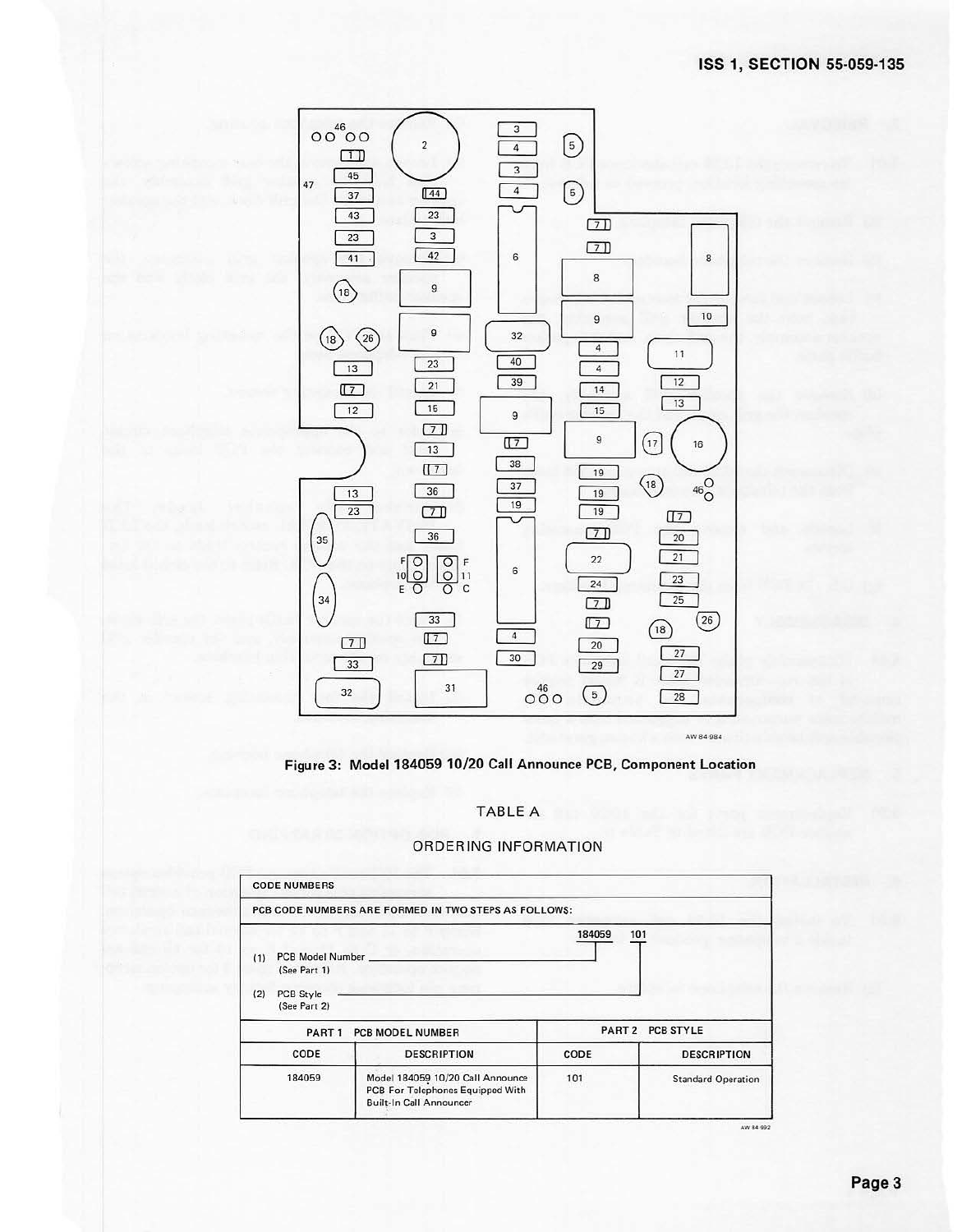# **3. REMOVAL**

- **3.01** To remove the 10/20 call announce PCB from its mounting location, proceed as follows:
	- (a) Remove the telephone faceplate.
	- (b) Remove the telephone housing.
	- {c) Loosen and remove the four mounting screws that hold the speaker grill assembly, the speaker assembly, the grill cloth, and the speaker baffle plate.
	- {d) Remove the speaker grill assembly, the speaker, the grill cloth, and the speaker baffle plate.
	- (e) Disconnect the 10/20 call announce PCB leads from the telephone terminal board.
	- (f) Loosen and remove the PCB mounting screws.
	- (g) Lift the PCB from the mounting brackets.

# **4. DISASSEMBLY**

**4.01** Disassembly of the 10/20 call announce PCB is not recommended since it would require removal of components and terminals. For maintenance purposes, it is suggested that a questionable unit be substituted with a known good unit.

#### **5. REPLACEMENT PARTS**

**5.01** Replacement parts for the 10/20 call an· nounce PCB are listed in Table B.

#### **6. INSTALLATION**

- **6.01** To install the 10/20 call announce PCB inside a telephone, proceed as follows:
	- (a) Remove the telephone faceplate.
- (b) Remove the telephone housing.
- (c) Loosen and remove the four mounting screws that hold the speaker grill assembly, the

speaker assembly, the grill cloth, and the speaker baffle plate.

- (d) Remove the speaker grill assembly, the speaker assembly, the grill cloth, and the speaker baffle plate.
- (e) Place the PCB on the mounting brackets on the telephone base.
- (f) Install the mounting screws.
- (g) Refer to the appropriate telephone circuit label and connect the PCB leads to the telephone.
- (h) Connect the speaker leads, the PRIVATE/NORMAL switch leads, the LED leads, and the volume control leads to the ter· minal posts on the PCB. Refer to the circuit label of the telephone.
- (j) Place the speaker baffle plate, the grill cloth, the speaker assembly, and the speaker grill assembly on the mounting brackets.
- (k) Install the four mounting screws in the mounting brackets.
- (m) Replace the telephone housing.
- (n) Replace the telephone faceplate.

#### **7. PCB OPTION STRAPPING**

- **7.01** The 10/20 call announce PCB provides option strapping pins for the selection of normal call announce operation or all call announce operation. Strap F to 11 and F to 10 for normal call announce
- operation, or C to 11 and E to 10 for all call an· nounce operation. Refer to Figure 2 for option strap· ping pin locations showing factory strapping.